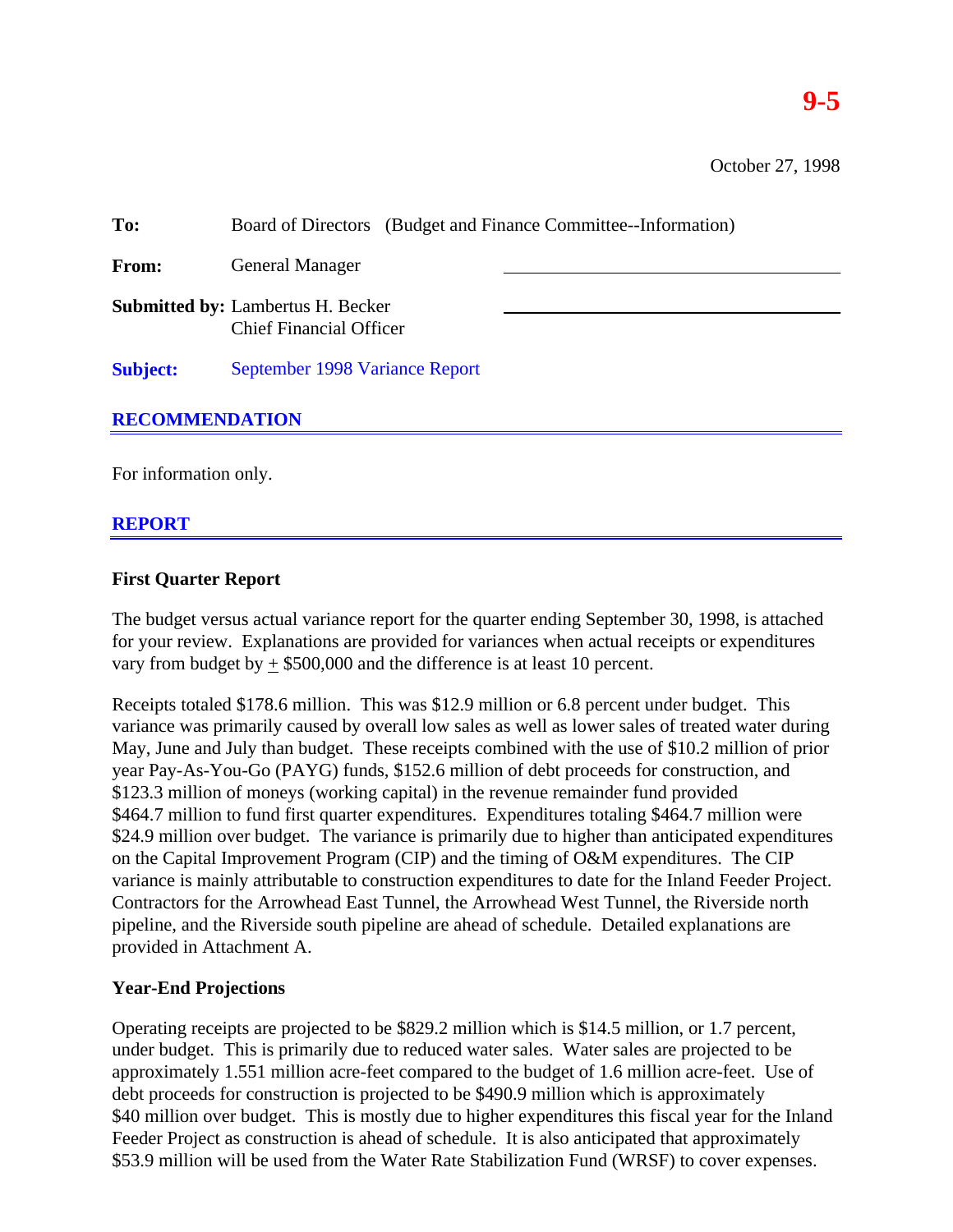Use of PAYG reserves will match the budget estimate of \$15 million. Total sources of funds are estimated to be \$1.389 billion for the year.

Projected year-end obligations, excluding construction financed through debt and PAYG reserves, are estimated to be \$883.0 million. This is \$7.2 million under the budgeted amount of \$890.2 million. The variance is due to higher O&M charges under the State Water Contract for aqueduct repair offset by lower Colorado River supply and MWD O&M costs.

Construction expenditures financed from debt proceeds and PAYG reserves are projected to be \$506 million. This is approximately \$40 million over budget. The variance is primarily associated with the Inland Feeder Project. Payments to Inland Feeder Project contractors are higher than budgeted this fiscal year because the project is running ahead of schedule. It should be noted that the total project costs are within budget. Eastside Reservoir costs are estimated to be about \$8 million over budget for the fiscal year. Total construction expenditures, including General Fund and current year PAYG expenditures, are projected to be \$618.3 million.

Based on these revenues and costs, it is projected that approximately \$53.9 million from the WRSF will be used. Under the current reserve policy, the balance in the WRSF is projected to be approximately \$47.1 million at year end.

MF/mb

**Attachment 9-5A**

**Attachment 9-5B**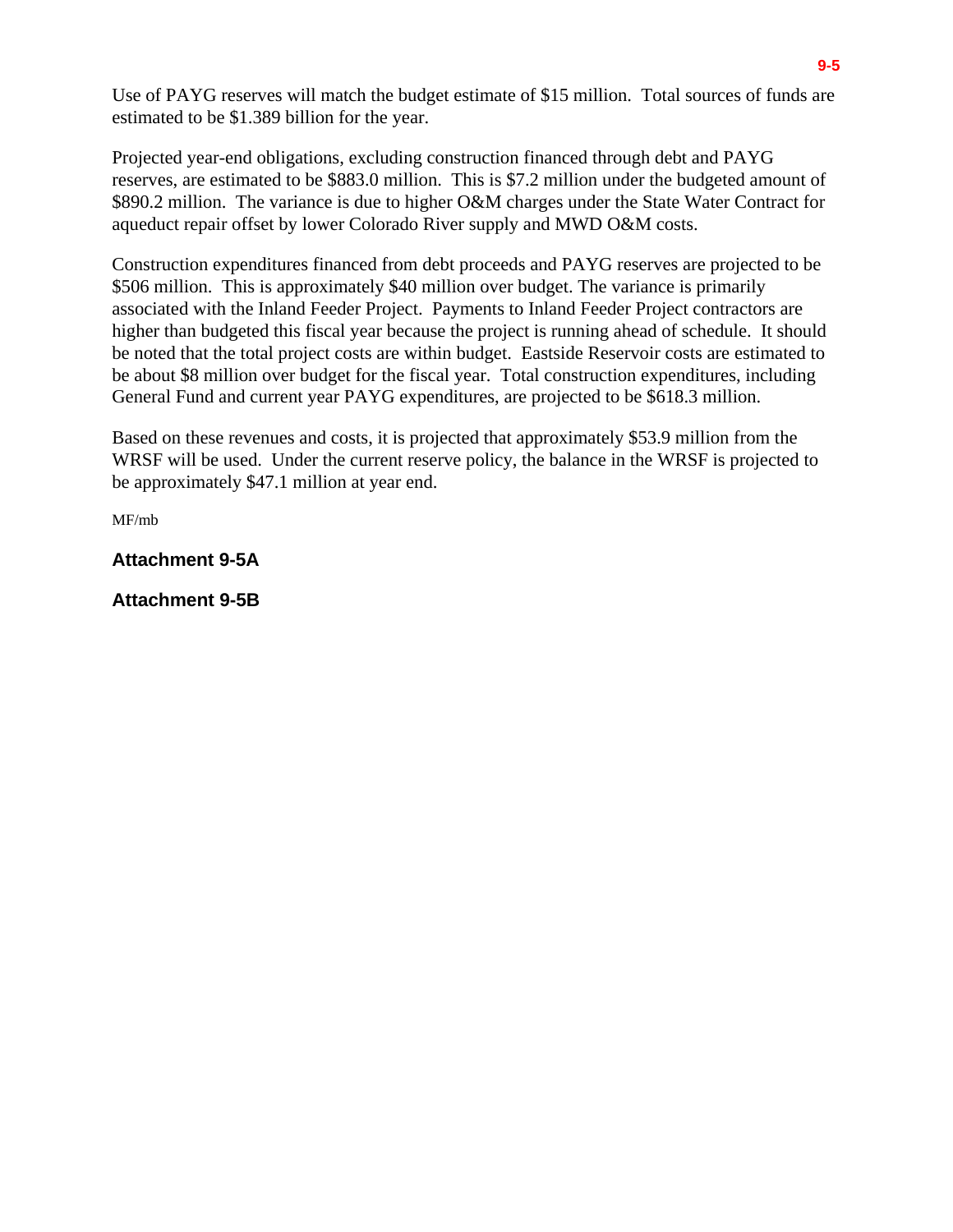#### **Attachment 9-5A**

# **CASH BASIS SUMMARY VARIANCE EXPLANATIONS**

# **Through September 30, 1998**

#### *Criteria: (plus or minus) \$500,000 and 10 percent variance*

#### **RECEIPTS:**

- (a) Revenues from Readiness to Serve Charges are \$2.6 million over budget through September. It is anticipated that by year end RTS charges will equal budget.
- (b) Power recoveries and miscellaneous receipts are approximately \$800,000 under budget through September. Lower water sales during the first quarter have reduced power generation from the District's hydroelectric power plants.
- (c) Use of Debt Proceeds for Construction (see explanation for item (i)).

### **EXPENDITURES**

- (d) Colorado River Supplies are approximately \$2.0 million under budget through September mainly due to less water delivered through the Colorado River Aqueduct and lower costs for power than were anticipated in the budget.
- (e) PAYG construction is under budget by \$17.7 million through September. This is mainly due to the timing of construction disbursements to date, PAYG expenditures for the fiscal year will total budgeted amounts.
- (f) Expenditures for Union Station Headquarters and Other costs paid from the General Fund is over budget due to the timing of cash payment for construction of the headquarters building. Staff anticipates that actual expenditures will equal budget by the end of the fiscal year.
- (g) MWD O&M is \$8.4 million over budget through September due to timing of expenditures. The costs of some conservation programs that were implemented last year were not billed until this year. This accounts for approximately \$3.5 of the variance. Currently, it is anticipated that the conservation credits program will match budget estimates at year end. The balance of the variance is the result of a misallocation of budget factors for payroll purposes in September. Overall, MWD O&M is expected to be approximately \$3 million under budget for the year.
- (h) Net expenditures for the Local Resources Program are under budget through September due to the lag time associated with receiving invoices from the member agencies for production of recycled water. It is anticipated that costs will match budget at year end.
- (i) Debt Financed Construction Expenditures are 27.5 percent over budget through September. The over budget variance is mainly attributable to construction expenditures to date for the Inland Feeder Project. Contractors for the Arrowhead East Tunnel, the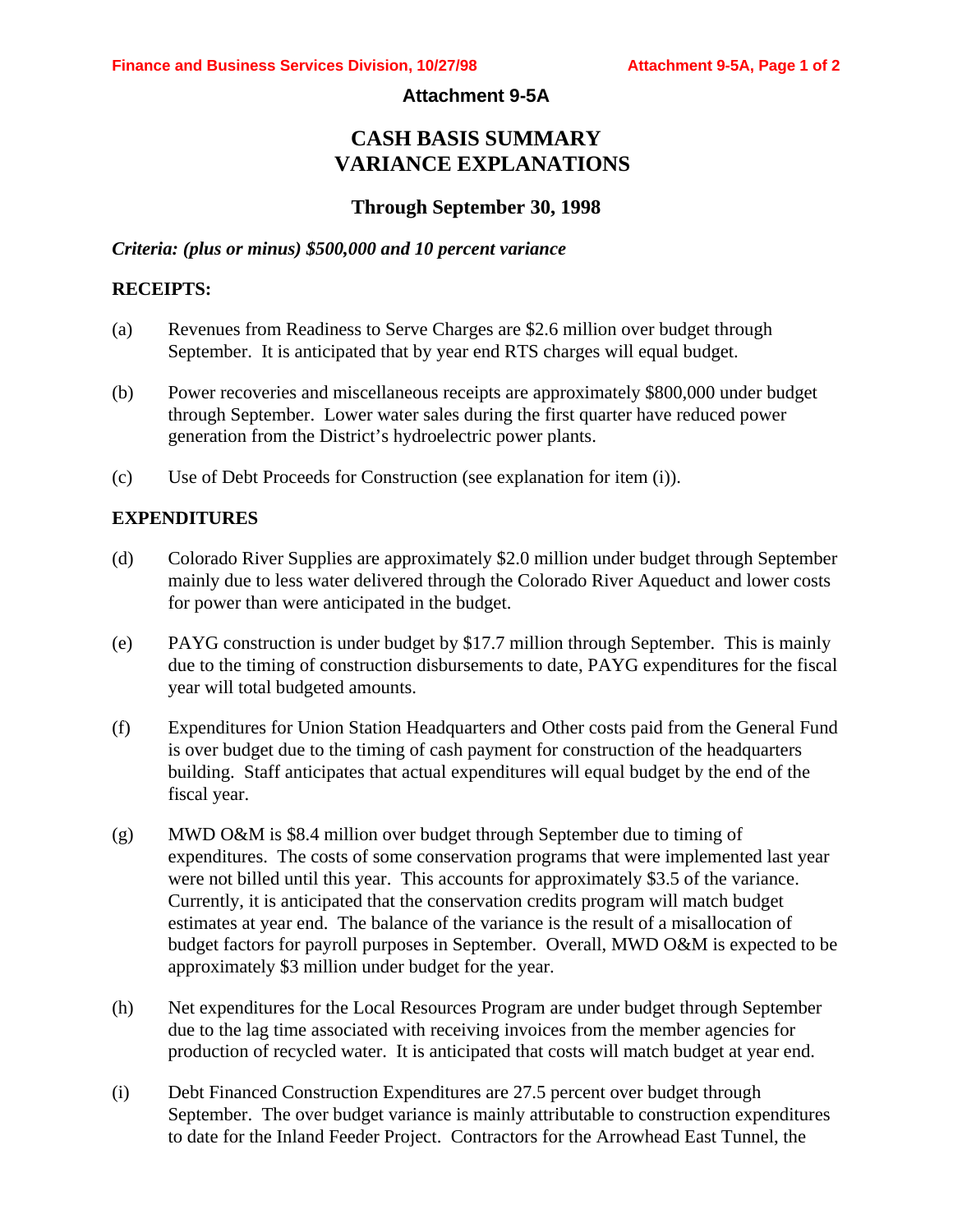#### **Finance and Business Services Division, 10/27/98 Attachment 9-5A, Page 2 of 2**

Arrowhead West Tunnel, the Riverside north pipeline, and the Riverside south pipeline are ahead of schedule. As a result, the Inland Feeder expenditure plan for FY 1998/99 will be exceeded by \$47 million; however, total projected costs are projected not to exceed the appropriation. In addition, the Eastside Reservoir Project costs for the first quarter are approximately 7 percent ahead of plan. This is attributable to better than anticipated construction progress for the quarter on the West, Saddle, and East Dam contracts compared to projections included in the FY1998/99 capital plan. Overall, the FY 1998/99 plan for ESRP remains unchanged at \$342 million.